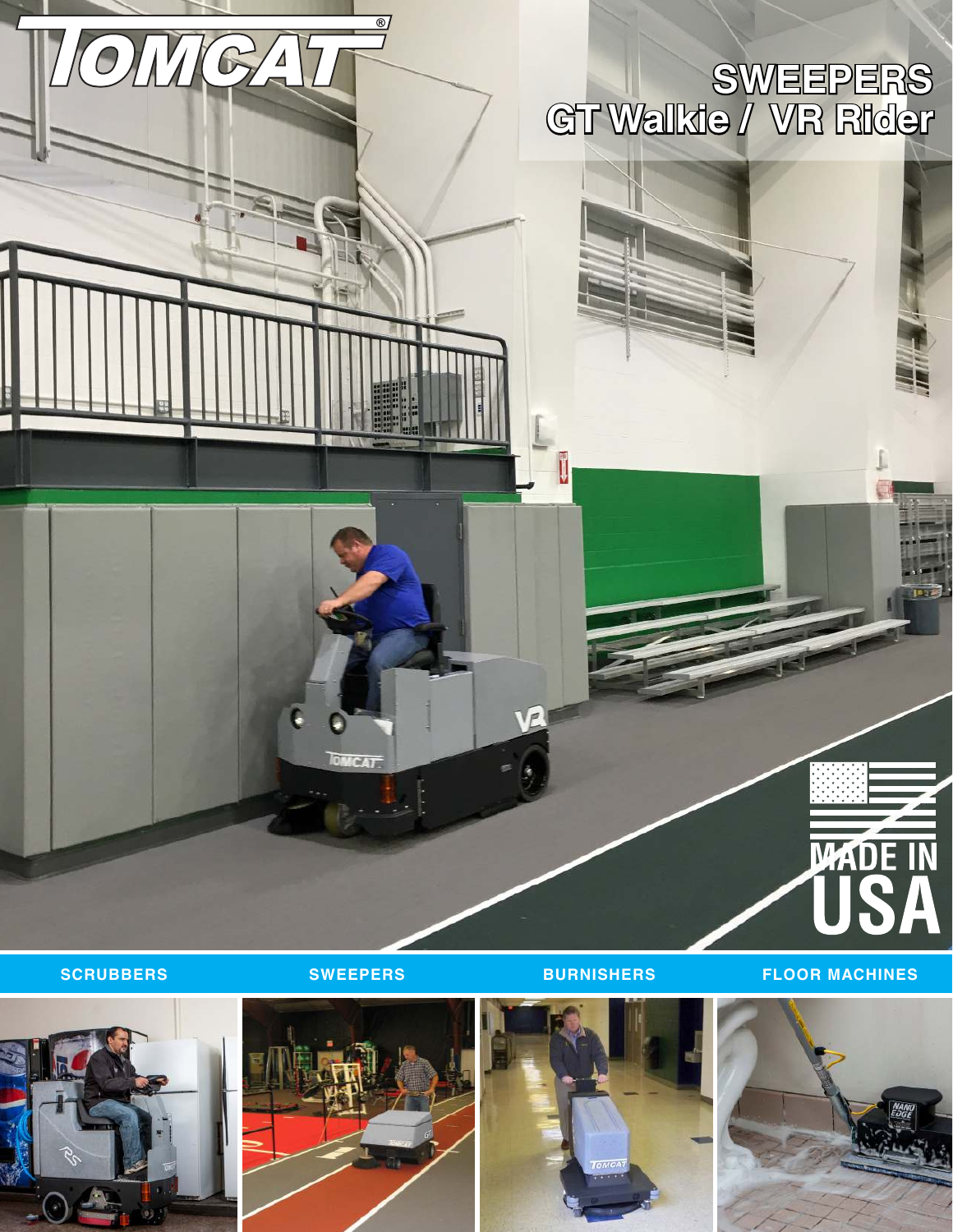# KEY FEATURES APPLICATIONS



**Baghouse Filter and Beater Bar** provides unmatched particulate collection. Sweepers can pick up whole bags of cement at a time. In most cases the filter will last the lifetime of the machine.



**Maintenance is a snap**. Theres no oil to change, brooms to reverse, fuel to spill, tanks to exchange, valves to grind. Just put the machine on charge after every shift.



**All steel construction** built to last even in the toughest applications. Able to withstand years of abuse.



**Time is money** and none gets wasted with our sweepers. Monthly labor savings reach thousands of dollars when you sweep with our GT or VR.



**High Performance motors** provides an unmatched standard of cleaning.



**0 point turns** for no nonsense mobility. This gives the control and accuracy needed for commercial cleaning without missing a spot.



- Carpet Flooring Running Tracks
- 
- Artificial Turf Tennis Courts
- Sports Stadiums Airports
- -





#### EASE OF ACCESS

- **1** Oversized Batteries
- **2** Baghouse Filter
- **3** Self Adjusting Main Broom
- Broom Controls **4**

### HOPPER

Dustless sweeping combined with our hopper creates an unmatched sweeping experience. Easily pick up bags of cement in a single pass.

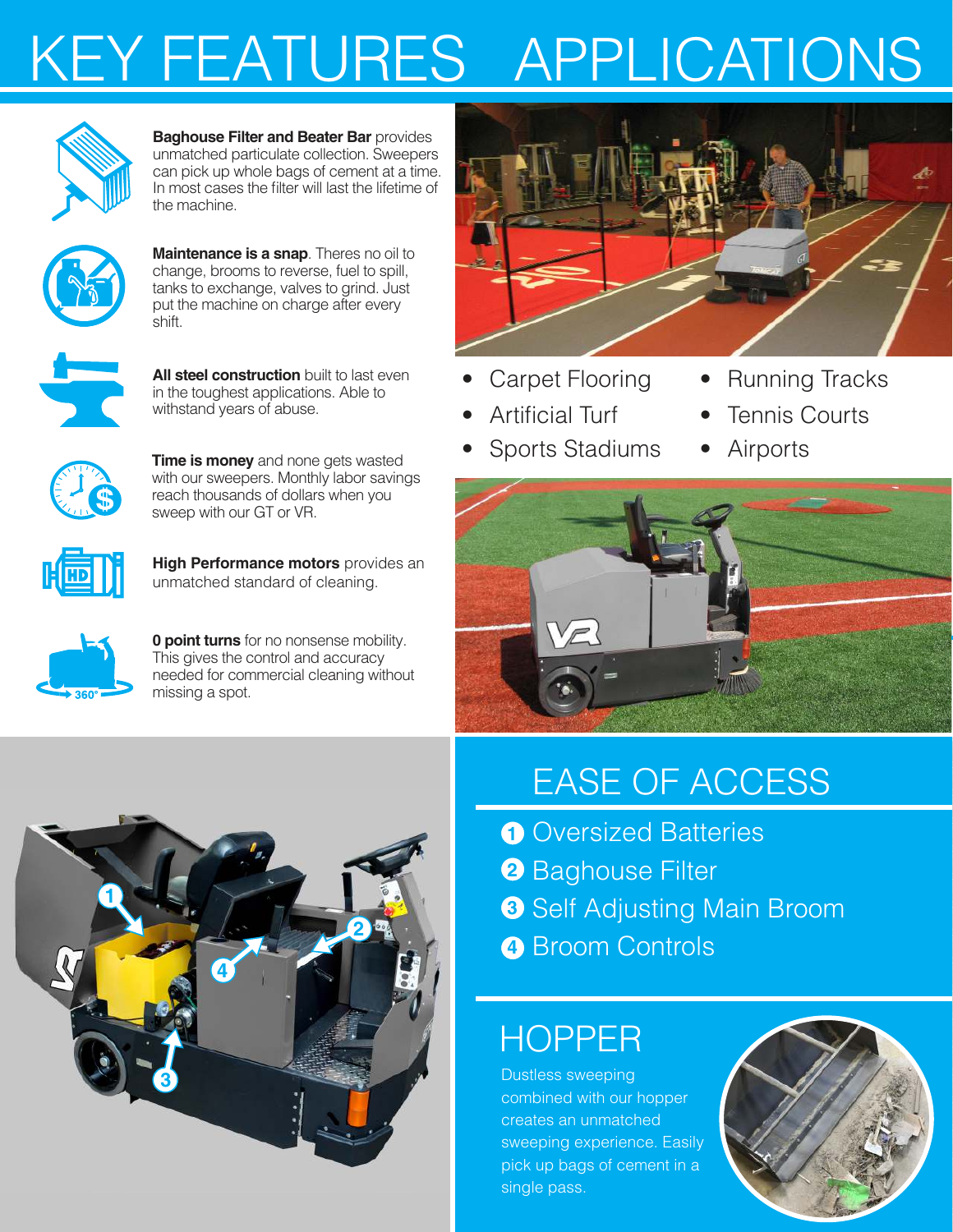## VIEW INSIDE